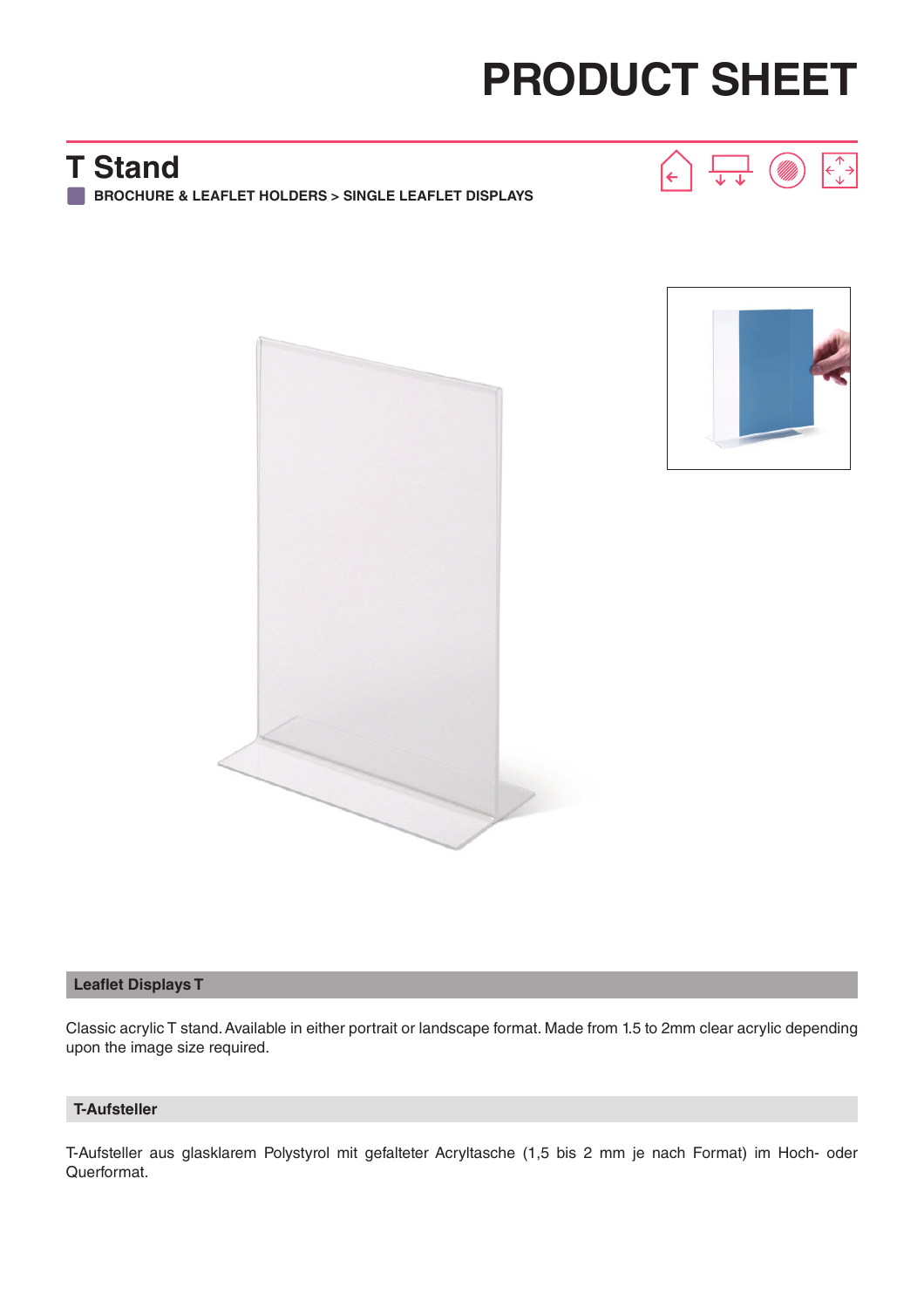## **PRODUCT SHEET**

### **T Stand**

**BROCHURE & LEAFLET HOLDERS > SINGLE LEAFLET DISPLAYS**